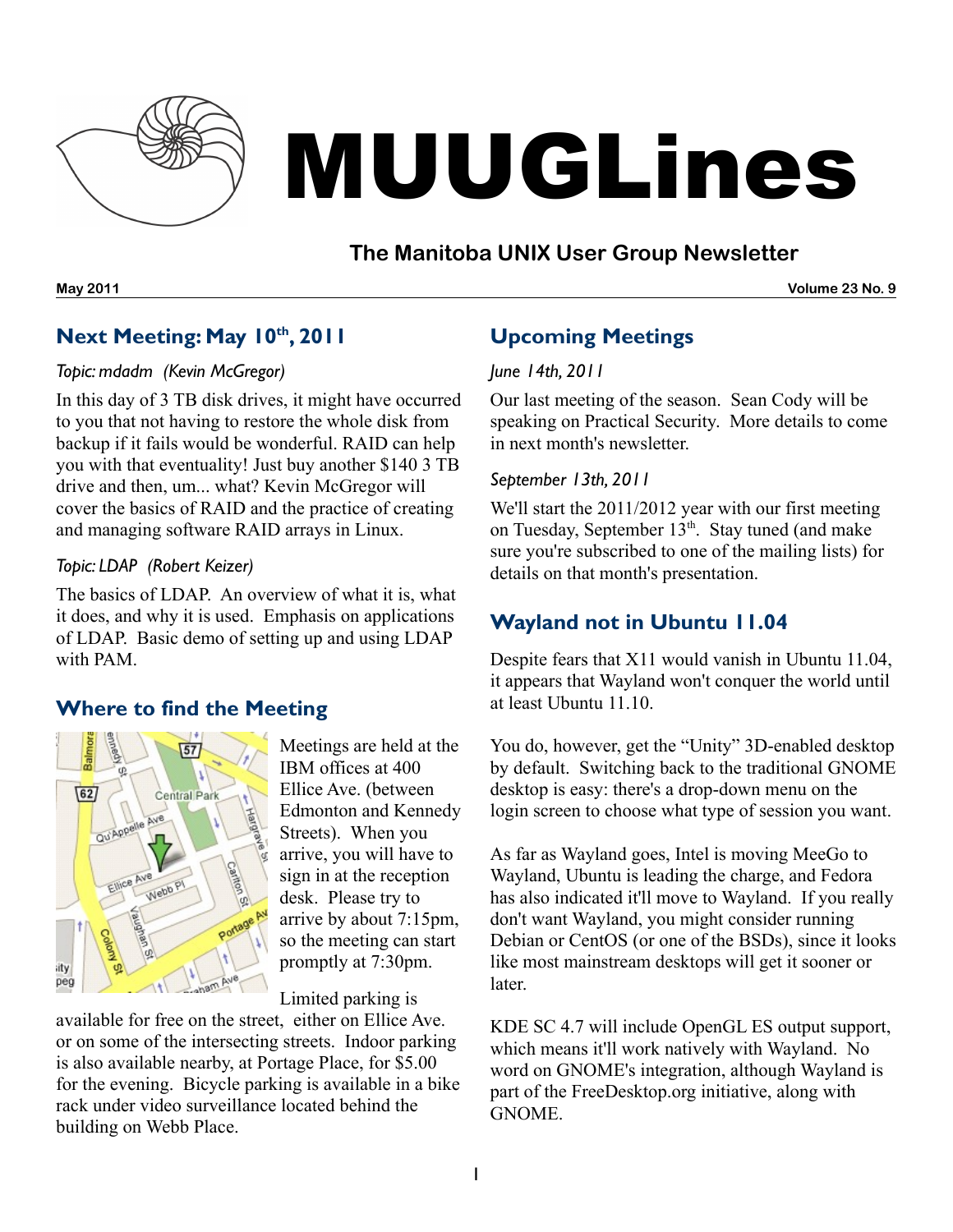### **Redundant Ethernet**

#### *By AdamThompson*

Most servers built in the last ten years have at least two ethernet ports on-board, as do a large (and increasing) number of high-end workstations. Yet I see, again and again, only one of those ports in use. Why not make use of the second port, at least for redundancy if nothing else?

If you have a smart enough ethernet switch, you can run the LACP (*Link Aggregation Control Protocol*), also known as IEEE 802.3ad, between the Linux box and the switch. This protocol automatically manages multiple parallel ethernet connections and provides both redundancy and additional bandwidth.

If your switch doesn't support LACP (or you don't want to use LACP), Linux provides alternatives that provide less functionality, require more configuration, or are non-standard.

Full documentation on this can be found in the kernel source tree, under **Documentation/networking/ bonding.txt**. This is the same document as the "*Linux Ethernet Bonding Driver HOWTO*", and the April 2006 version of the file, found in the *iptools* documentation, is *not* the latest version. You can also find it online quite easily.

The specifics of how to set up a "bonding" virtual ethernet interface vary from distribution to distribution; Red Hat provides explicit instructions for how to do this in the RHEL documentation as of v5, although the general steps work well (with minor tweaks) back through AS2.1. Ubuntu has documented the process since 6.10, and as of 10.10 the configuration got quite a bit simpler.

Most operating systems support LACP (IEEE 802.3ad), EtherChannel™ (Cisco proprietary), ARP balancing (semi-proprietary, doesn't work with some switches and/or routers), or some other form of loadbalancing and/or redundant ethernet. Even Windows can support it, although there it's in the hands of the ethernet driver writers: both Broadcom and Intel support bonding-type functionality for their serverclass ethernet chips. It's difficult to enable this function on a Windows workstation OS. Mac OS X

supports every option FreeBSD does, naturally, and is pretty much on par with Linux.

To use LACP/802.3ad, your switch must support this. If you are using an older Cisco switch that doesn't support LACP, it probably supports EtherChannel™ instead. Some other switches also support EtherChannel, and virtually any managed switch can be made to work somehow. If you are using an unmanaged switch, you are limited in your options but you can always at least get simple fail-over for redundancy.

Lastly, don't expect any single TCP flow to magically double in speed; these techniques only allow your



O'REILLY SCHOOL of

system to handle more traffic overall, but individual conversations are still limited to a single ethernet link within the group.

#### **Ubuntu 11.04 Beta 2 available**

Beta 1 successfully crashes my notebook very well, so Canonical heard my complaints and released Beta 2 just to make me happy...

One of the bigger changes in 11.04 is the lack of a Netbook Edition. Canonical claims that a single version of Ubuntu now scales from Netbooks up to high-end workstations. Presumably servers are still supposed to run Server Edition, since it still exists.

Apparently the best way to accomplish this is to inflict the Netbook Edition GUI onto desktop users.

Anyway, Beta 2 apparently is much more usable than Beta 1 was. Let us know if you try it!

## **Canonical (Ubuntu) HCL now public**

The last time a Hardware Compatibility List was reasonably current and useful, the PC world was still dominated by no more than a dozen or so manufacturers in each category. Novell NetWare was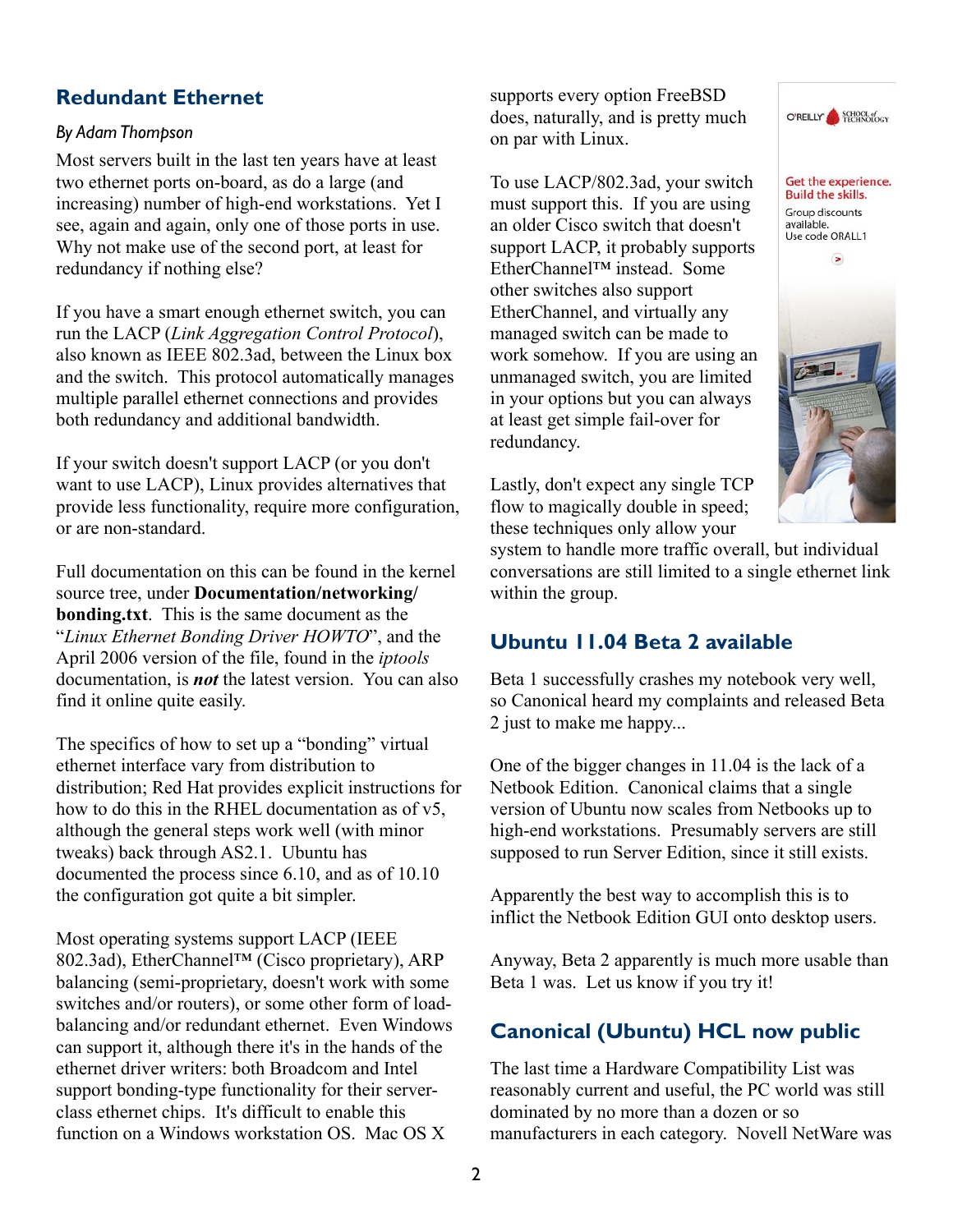still king of the LAN. OK, maybe not quite that long ago, but even Red Hat's HCL has been pretty much useless for most of the last decade.

Canonical (the makers of Ubuntu), however, has continued to keep track of these things. Naturally, their list is predisposed towards Tier-1 manufactures and the components those companies use, so your favourite video card or motherboard is unlikely to appear on the list. This is intended for companies who don't have time to worry about what components work with what version of Linux, for whom time is more valuable than the extra cost of buying IBM, HP, Dell, or the like.

#### See for yourself at: **<http://www.ubuntu.com/certification/catalog>**.

Note that the vendor "ATA" is a catch-all for ATAtype disk devices. Although the vendor name is often present in the IDENTIFY response, it's a free-form string and presumably Canonical didn't want to invest the time to parse it.

## **Novell bought by Attachmate, SuSE to be run as separate company again.**

Attachmate Corporation has acquired Novell's business units, including the OpenSUSE product line. OpenSUSE fans will likely be happy that SUSE is to be run as an independent company once again, without the Novell millstone around its neck.

OpenSUSE 11.4 was also released recently; one of the major new features is the availability of a rollingrelease repository called "*Tumbleweed*", which should make it easier for users to stay up-to-date with the very latest software.

More worrisome to many UNIX users is that Novell is selling its large patent portfolio to a consortium that includes Microsoft.

#### **Ubuntu to eliminate "Quit" command?**

(Yes, there's an awful lot of Ubuntu-related news in this issue. Feel free to tell your favourite project that they're asleep at the wheel.)

In a blog post by a member of the Ubuntu Design team (**<http://design.canonical.com/2011/03/quit/>**), Matthew Paul Thomas talks about how Ubuntu is going to retire the "Quit" command from GUI applications.

If nothing else, this blog entry certainly prompted an awful lot of involvement from a large number of readers (235 comments as of this writing).

Whether you agree with Thomas' premise or not, it does raise the interesting question of what happened to the UNIX philosophy of "one tool for one task"? A modern web browser is "one tool for every task"!

### **What happened to OpenOffice?**

Anyone who doesn't follow /. religiously might not have noticed why *OpenOffice* updates are no longer as regularly forthcoming as they once were.

It's unclear (to this editor) whether this is a preemptive move to forestall problems, or a reaction to a problem, but Oracle owns the *OpenOffice* trademark. Oracle has a noticeably schizophrenic and somewhat paranoid attitude towards open-source projects, even the ones it sponsors.

The core OO team has established a new name for the free ("as in speech") *OpenOffice* product: it's now called *LibreOffice*, and it's organized under the auspices of The Document Foundation.

From The Document Foundation's website:

*"Our mission is to facilitate the evolution of the OpenOffice.org Community into a new open, independent, and meritocratic organizational structure"*

This is – somehow – not a fork of *OpenOffice*. It'll be interesting to see what happens with this; perhaps Oracle isn't interested in selling an office suite (for the third time)? If so, funding will likely dry up and we should expect the rate of *LibreOffice* updates to slow down just as much.